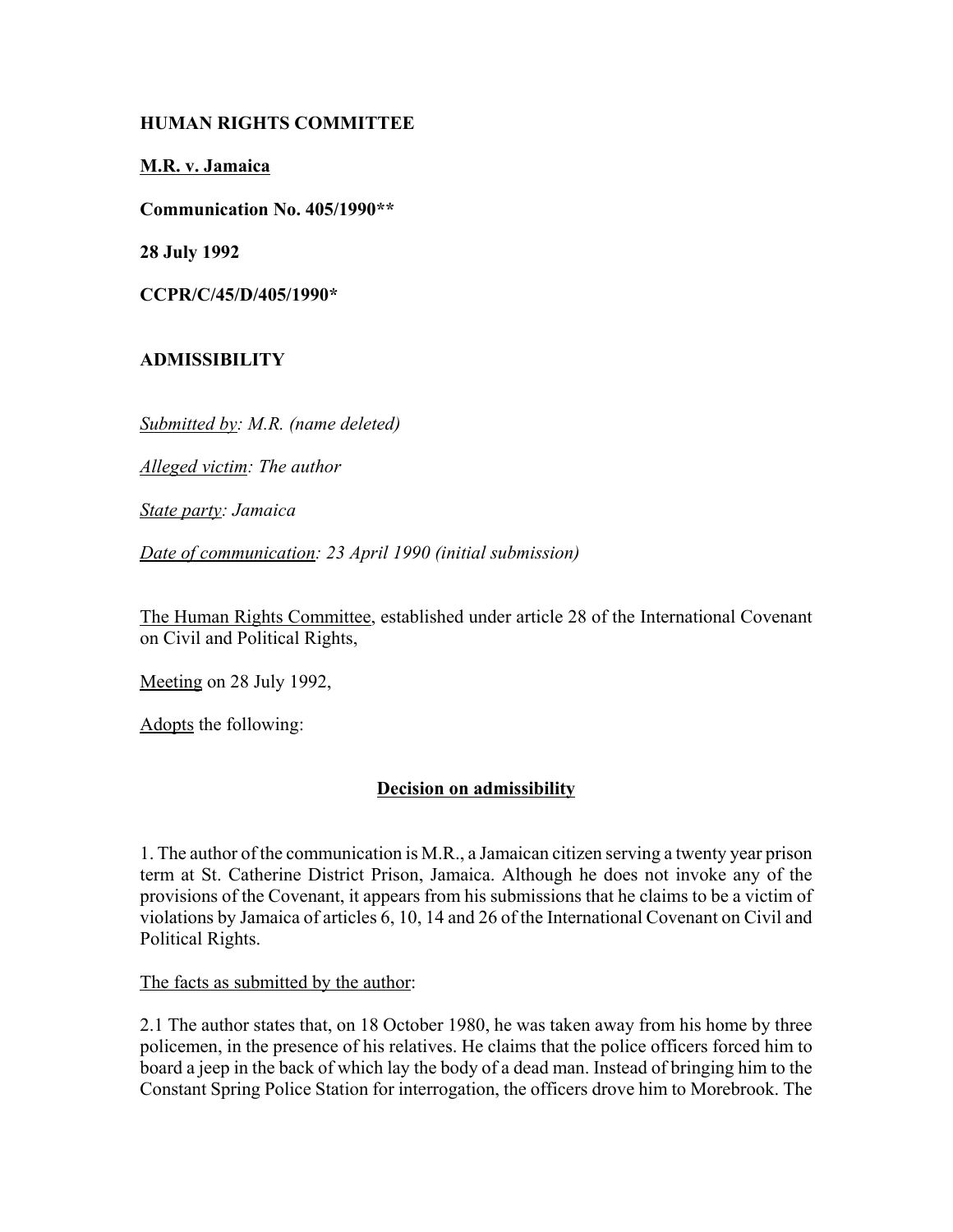arresting officer, one A.M., allegedly said that too many people lived in the neighbourhood to allow the police to kill him outright, upon which the author cried out for help. Subsequently the policemen drove him to an empty lot on Marcus Garvey Drive in Kingston, where they shot him at point blank range; he states that he only survived because he simulated death. He was then taken to a hospital in Kingston, where three bullets were removed from his abdomen.

2.2 The author complains that so as to cover their activities, the policemen charged him with rape and participation in an armed robbery. He claims that, while still in the hospital, he was confronted with the alleged rape victim, whose testimony was in total contradiction with the police's own version of what had happened. In this context, he submits that A.M.'s evidence during the trial was that, on Saturday 18 October 1980, at about 8 a.m., he received a phone call that a robbery was taking place. Upon arrival at the **locus in quo**, he saw two men and the author, whom he knew. An exchange of gunfire took place during which one of the robbers was hit and fell to the ground; the author ran away and jumped in a gully. The complainant, however, testified that the assailants had worn masks, and that after they had left she went next door to call the police. She did not mention that any shooting had taken place between the robbers and the police, nor that one of the assailants had been killed on the spot.

2.3 With respect to the "fabricated nature" of the evidence against him, the author claims that in November 1980, he was forced by A.M. to pull out some pubic hair. The police also allegedly took some clothes from his room and perforated them, purportedly to show the bullet holes from the shooting at the scene of the crime.

2.4 On 12 January 1981, the author was indicted for robbery with aggravation, illegal possession of firearms and rape. On 28 May 1981, the Gun Court sentenced him to life imprisonment; on separate unspecified accounts, 3 concurrent fourteen year sentences were also imposed on him. The Court of Appeal dismissed his appeal in March 1983. It appears that after the dismissal of the appeal, the Review Board of the Gun Court reduced his sentence to twenty years, to run from August 1981.

2.5 The author submits that, once he had ascertained that he fulfilled all the necessary requirements, he applied for parole in November 1987. As of the end of 1989, there had been no reply from the Parole Board which, according to him, is reluctant to ensure that the documents necessary for release on parole such as a medical report and the superintendent's report are prepared and processed in a timely manner. He alleges that he has been discriminated against, as six other inmates who were sentenced after him and who applied for parole after he did were granted parole.2.6 The author further submits that he is unable to obtain the court documents pertaining to his case, and that his request for legal aid for the purpose of filing a petition for special leave to appeal to the Judicial Committee of the Privy Council was turned down by the Jamaica Council for Human Rights in 1992.

# The complaint:

3.1 The author contends that he was "framed" by the police, who abducted him from his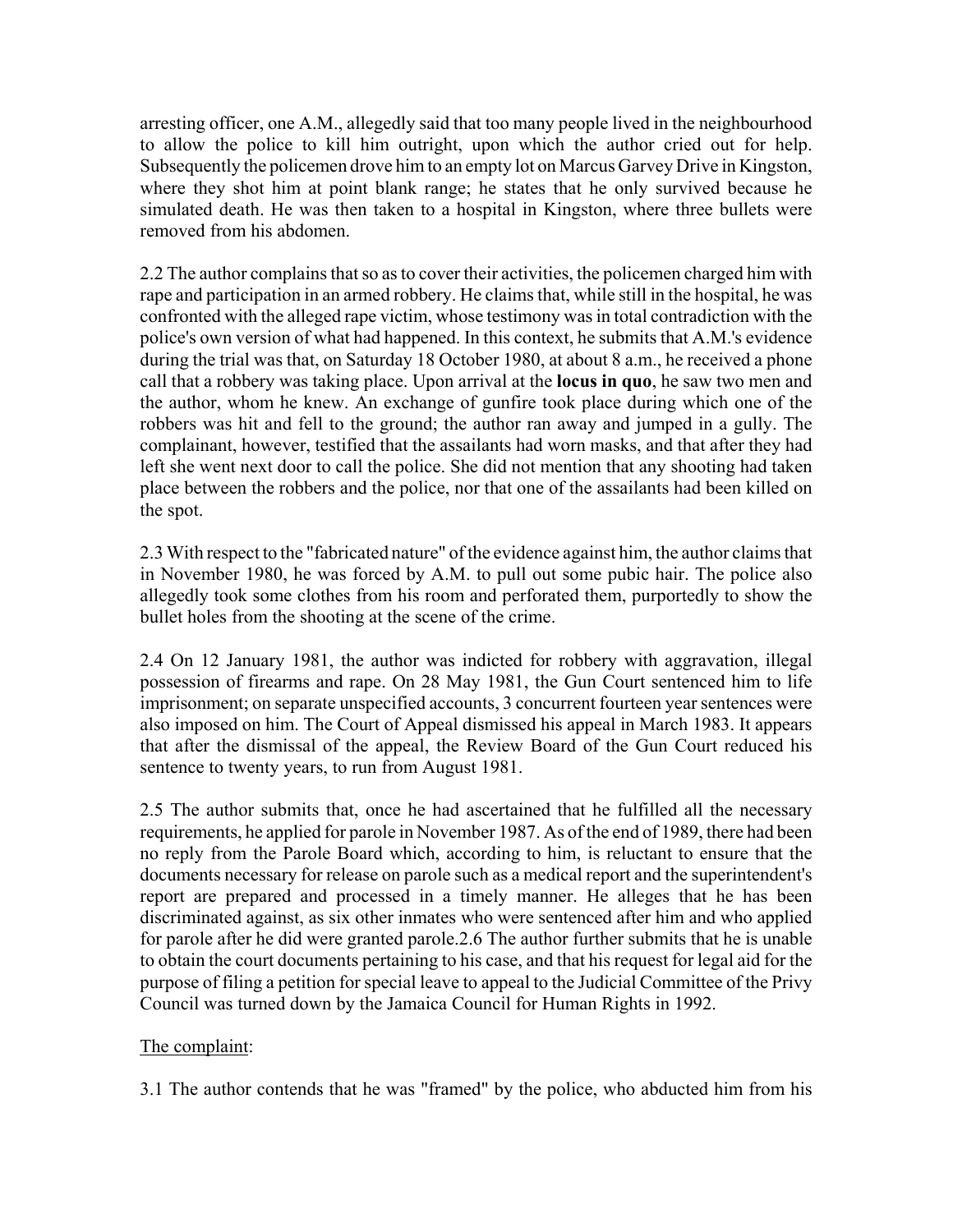home, with the intention of killing him. Although article 6 of the Covenant is not specifically invoked, it transpires from the submissions that the author claims a violation of his right to life.

3.2 The author further claims that he had an unfair trial and submits that:

(a) the judge ignored the fact that he had been indicted in the absence of a prior identification parade;

(b) the judge did not investigate the discrepancy between the evidence of A.M. and that of the alleged rape victim;

(c) the author was denied the right to prove his claim that the bullet holes in the clothes did not correspond with the wounds inflicted upon him by the police;

(d) the evidence of the police was that he was shot from a distance of approximately 5 yards, whereas the medical certificate issued by the surgeon of the Kingston Public Hospital clearly indicates that he was shot from point blank range<sup>1</sup>;

(e) no medical expert was called during the trial to corroborate the prosecution's evidence; as to the rape, he complains that he was convicted on purely circumstantial evidence;

(f) the judge ignored the news broadcasted by two radio stations (the R.J.R. and the J.B.C.) on 18 and 19 October 1980, respectively, stating that he was shot in a place different from that where the robber was shot; nor did thejudge raise any questions as to why he was not taken to the Constant Spring Police Station in the morning of 18 October 1980;

(g) his lawyer failed to properly represent him during the trial;

(h) his appeal was heard without the presence of a lawyer.

3.3 The author claims that he is subjected to inhuman and degrading treatment in prison. He explains that he suffers from the effects of laparotomies, and that he is refused medical treatment by the prison authorities.

3.4 Finally, he claims to be a victim of discrimination in connection with the denial of his application for parole.

# The State party's observations and author's comments:

4.1 By submission of 3 October 1991, the State party argues that the author's communication is inadmissible on the ground of nonexhaustion of domestic remedies, since his case has not been adjudicated upon by the Judicial Committee of the Privy Council. It points out that legal aid would be available to him under Section 3 of the Poor Prisoners' Defence Act. The State party adds that, in addition to his right to petition the Judicial Committee of the Privy Council in respect of his criminal case, the author still has constitutional remedies he may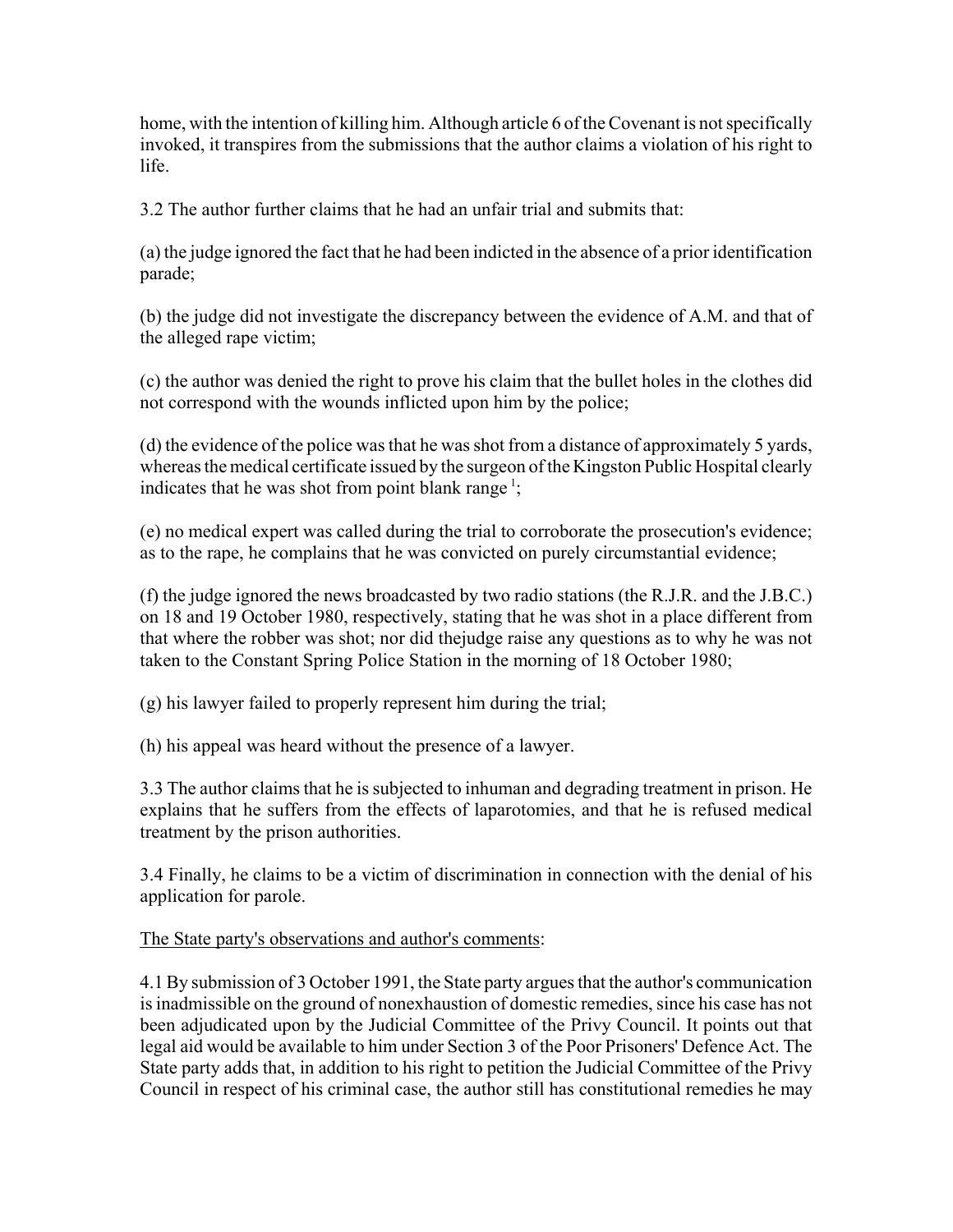pursue in respect of the alleged violations of his fundamental rights and freedoms.

4.2 In his reply to the State party's observations, the author claims that he was denied the right to seek redress under Section 25 of the Jamaican Constitution. He requests the Human Rights Committee to assist him in obtaining the court documents in his case, and to provide him with legal aid for the purpose of exhausting local remedies.

Issues and proceedings before the Committee:

6.1 Before considering any claims contained in a communication, the Human Rights Committee must, in accordance with rule 87 of its rules of procedure, decide whether or not it is admissible under the Optional Protocol to the Covenant.

6.2 The Committee has ascertained, as it is required to do under article 5, paragraph 2(a), of the Optional Protocol, that the matter is not being examined under another procedure of international investigation or settlement.

6.3 With respect to the requirement of exhaustion of domestic remedies, the Committee notes the State party's contention that the author may still petition the Judicial Committee of the Privy Council for special leave to appeal and that legal aid would be available for this purpose. The Committee further notes that the author's submissions do not show that he petitioned the competent authorities in respect of his claim that he is denied medical treatment in prison. In the circumstances, the Committee concludes that the requirements of article 5, paragraph 2(b), have not been met.

7. The Human Rights Committee therefore decides:

(a) that the communication is inadmissible under article 5, paragraph 2(b), of the Optional Protocol;

(b) that this decision may be reviewed under rule 92, paragraph 2, of the Committee's rules of procedure upon receipt of a written request by or on behalf of the author containing information to the effect that the reasons for inadmissibility no longer apply;

(c) that this decision shall be transmitted to the State party and to the author.

[Done in English, French, Russian and Spanish, the English text being the original version.]

# Footnotes

\*/ All persons handling this document are requested to respect and observe its confidential nature.

\*\*/ Made public by decision of the Human Rights Committee.